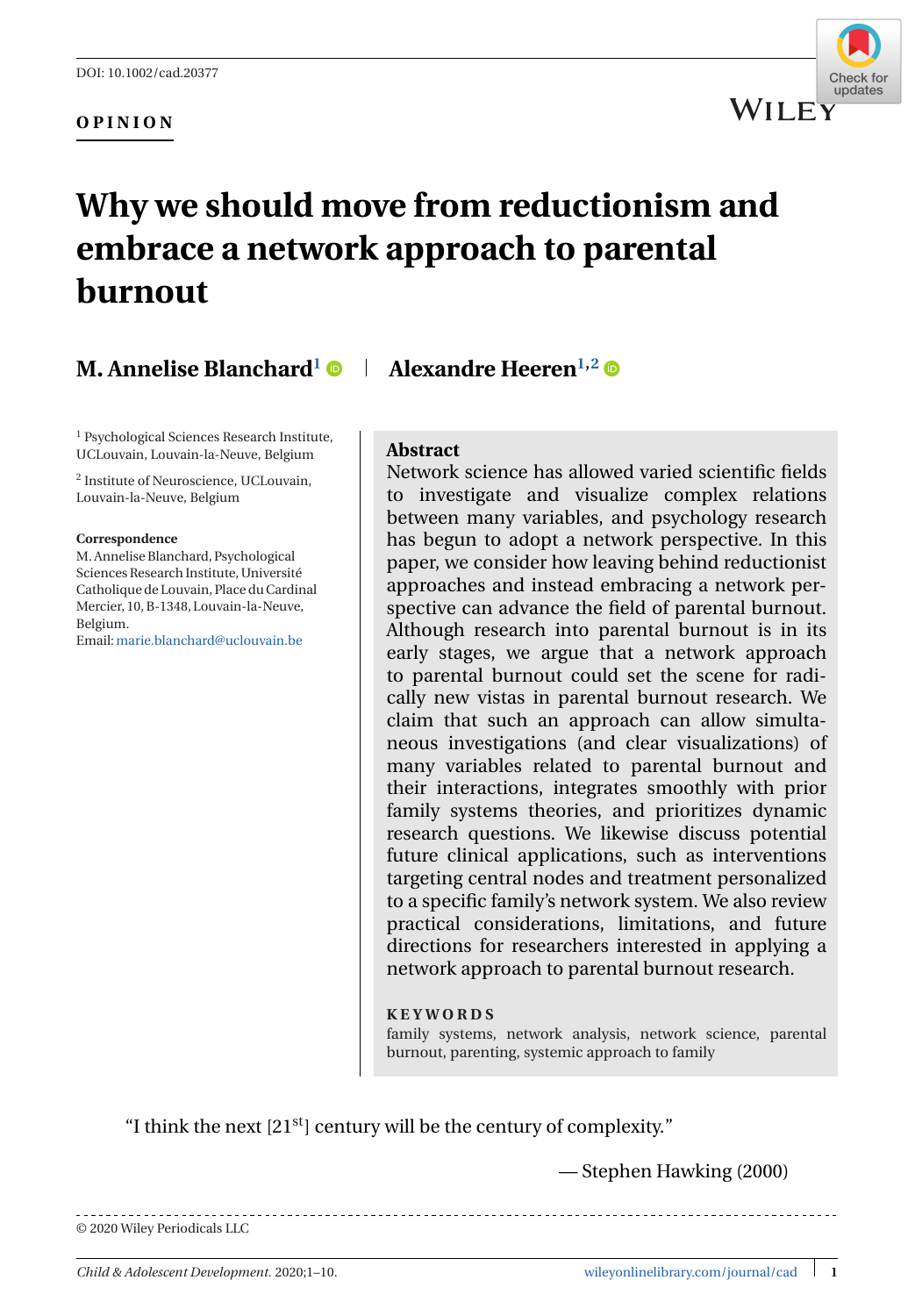For decades, science has attempted to understand the world by boiling concepts down to their simplest components, such as searching for a singular biological element or straightforward model to account for complex psychological processes (Barabási, [2012,](#page-7-0) [2016\)](#page-7-0). Yet, this quest for reductionism has fallen short. Scientists from different fields have repeatedly discovered that complex systems work together to generate ecological, social, human, and biological processes, and that singular components or simple models cannot adequately explain these complex systems. There is now a move to map the world's complexities using a network approach, visualizing any system as a network to allow scientists to understand how a system's many components interact. This network takeover has only become possible in the last few decades, with growing computational power, and many fields have adopted this network science to map their systems of interest.

Clinical psychology research has started to embrace this perspective as well, conceptualizing psychological constructs as dynamic interacting networks of symptoms (for conceptual discussion, see Borsboom, [2017;](#page-7-0) Borsboom & Cramer, [2013;](#page-7-0) for systematic reviews, see Contreras, Nieto, Valiente, Espinosa, & Vazquez, [2019;](#page-8-0) Robinaugh, Hoekstra, Toner, & Borsboom, [2019\)](#page-9-0). In this approach, a network depicts a mental disorder, with symptoms represented as "nodes," and the associations between symptoms represented as edges connecting them (see Figure 1B). This allows researchers to observe many symptoms simultaneously and investigate how they interact together and (reciprocally) influence one another. Beyond mere symptoms, if researchers are interested in how symptoms interact with relevant contextual variables (e.g., environmental variables such as daily life stressors) or individual variables (such as self-beliefs, emotion regulation processes, or neurocognitive mechanisms), they can represent these as nodes in the network as well (for a discussion, see Jones, Heeren, & McNally, [2017;](#page-8-0) for recent empirical examples, see Bernstein, Heeren, & McNally, [2020;](#page-7-0) Heeren, Bernstein, & McNally, [2020;](#page-8-0) Kraft et al., [2019;](#page-8-0) Weiss, Contractor, Raudales, Greene, & Short, [2020\)](#page-9-0). Adopting a network approach has theoretical implications for how we understand mental disorders. In a traditional latent model (see Figure 1A), mental disorders are viewed as latent (or underlying) variables that cause their symptoms (Borsboom, [2008\)](#page-7-0). For example, the entity of "depression" would



**FIGURE 1** Comparing latent versus network approaches to mental disorders. Panel A: When representing a mental disorder from a traditional latent approach, the mental disorder is conceptualized as a latent variable that causes all of it symptoms, and the symptoms usually do not influence each other. Panel B: When representing a mental disorder from a network approach, the mental disorder is a network made up of its symptoms: each symptom is a node, and the associations between symptoms are represented as edges (lines). In this representation, the edges are directed, with an arrow signifying the direction of influence between nodes. Inspired from "Commentary: A Network Theory of Mental Disorders," by P. J. Jones, A. Heeren, & R. McNally, 2017, *Frontiers in Psychology, 8*, p. 2

<span id="page-1-0"></span>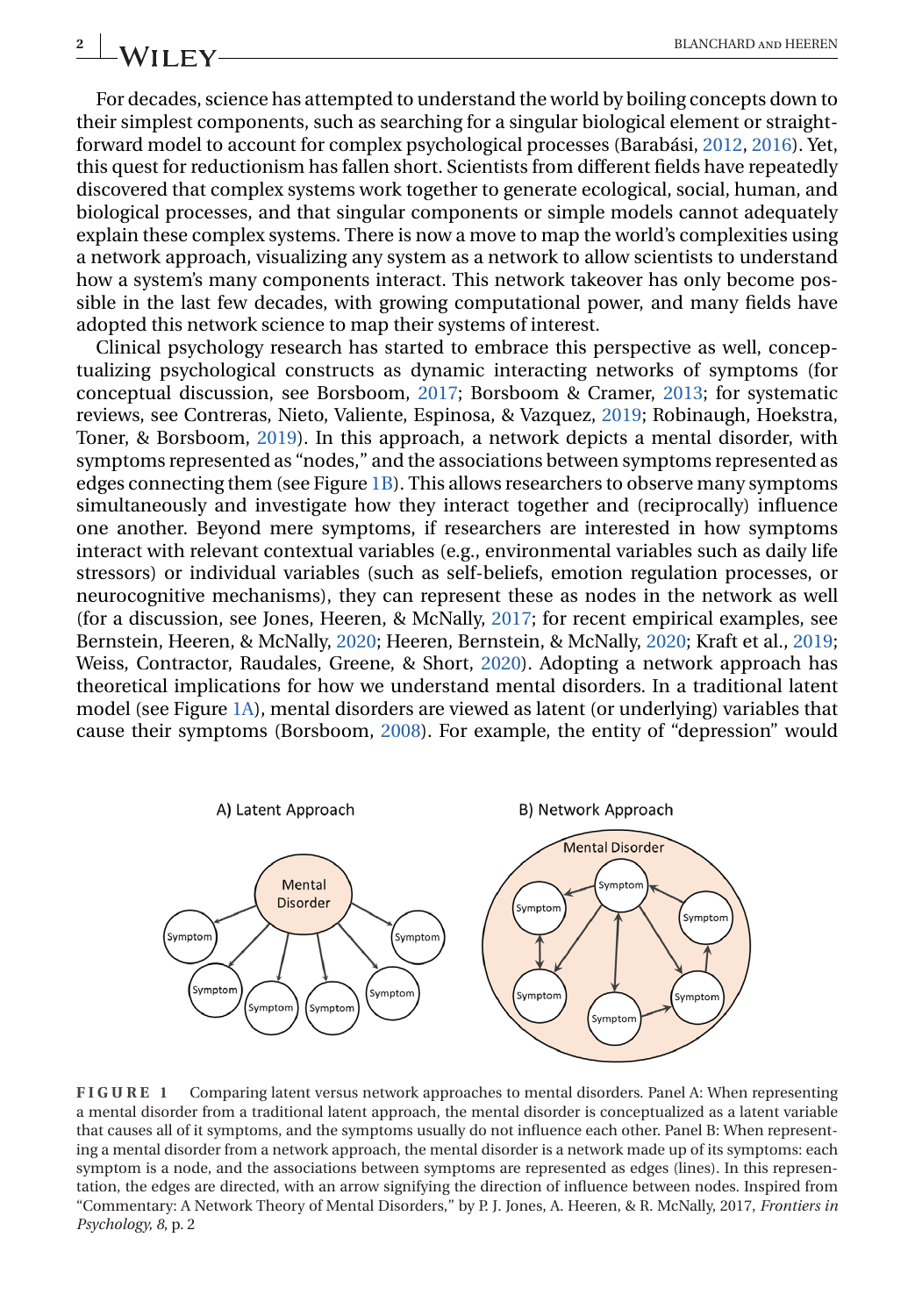cause fatigue, sleep problems, loss of interest, and other symptoms, and these symptoms would not influence one another (Borsboom & Cramer, [2013;](#page-7-0) Schmittmann et al., [2013\)](#page-9-0). Indeed, when statistically modeling the relationship between a hypothesized latent variable and a set of its indicators, it is mathematically assumed that the observable indicators cannot be directly related—a phenomenon called the assumption of local/conditional independence (for further discussion and mathematical details, see Borsboom, [2008;](#page-7-0) Holland & Rosenbaum, [1986;](#page-8-0) Junker & Sijtsma, [2001;](#page-8-0) but see Bringmann & Eronen, [2018](#page-7-0) for a discussion on the blurred boundaries between latent and network models). However, in most cases, psychopathology symptoms not only interact (i.e., sleep problems leading to fatigue), but their interactions could be crucial to understanding how the disorder develops and maintains (e.g., if fatigue leads to depressed mood and loss of interest, which then lead to more sleep problems, this would be a feedback loop maintaining these symptoms; Borsboom & Cramer, [2013\)](#page-7-0). A network approach embraces these complex dynamics of mental disorders by focusing on symptoms and their interactions, allowing researchers to visualize all symptom interactions at once. For a visual contrast between a traditional latent approach and a network approach, see Figure [1.](#page-1-0)

Capitalizing on tools developed in network science, researchers can also identify the central nodes (or most essential components) that drive a network system: central nodes are closely connected to the entire network, $<sup>1</sup>$  and so can more easily influence other nodes</sup> (Borgatti, [2005;](#page-7-0) McNally, [2016;](#page-9-0) Opsahl, Agneessens, & Skvoretz, [2010\)](#page-9-0). In psychopathology networks, this can have clinical implications. Treating a highly central node (such as through a targeted intervention) could beneficially cascade through the psychopathology network system, dampening the activation of other nodes (Fried et al., [2017;](#page-8-0) McNally, [2016\)](#page-9-0). Yet, this conjecture rests on the assumption that one can deactivate a network's nodes in a specific, isolated fashion. It is possible that such specific targeting may be very difficult to achieve in practice (i.e., while aiming to target a given node, several nodes might be directly affected at once, not just the node of interest; for a discussion, see Valente, [2012\)](#page-9-0). Nonetheless, a network approach invites promising new paradigms for clinical practice and treatment.

Network science can thus contribute to many fields, especially those that conceptualize their subject as a network without coordinated statistical tools; one key example involves family studies. The commonly termed "systemic" approach (e.g., Jackson, [1965;](#page-8-0) Minuchin, [1974;](#page-9-0) for an overview, see Dallos & Draper, [2010\)](#page-8-0) has theoretically prevailed for years in family research and therapy. This approach holds that to understand an individual's cognitions and behaviors also requires understanding the individual as embedded within a context and examining how that individual affects and responds to others in their family system (e.g., Bavelas & Segal, [1982;](#page-7-0) Watzlawick, Bavelas, & Jackson, [1967\)](#page-9-0). However, although psychological theory and therapy (e.g., Sydow, Retzlaff, Beher, Haun, & Schweitzer, [2013\)](#page-9-0) have approached family processes as a dynamic network system (e.g., Bavelas & Segal, [1982;](#page-7-0) Watzlawick et al., [1967\)](#page-9-0), the ability to perform analogous statistical analyses remained limited. With the recent intense development in network science, though, there now exists both the computational capability and the mathematical tools to study the family as an actual dynamic network system.

<sup>&</sup>lt;sup>1</sup> There are a number of ways to define a node's centrality. The most common centrality indices for psychology research include *strength* (i.e., the sum of the absolute edge weights that connect to that specific node), *expected influence* (similar but takes the positive or negative valence of the edge into account instead of the absolute value), *closeness* (i.e., captures the average distance of a node from all other nodes in the network, and is computed from the inverse of the weighted sum of shortest path lengths connecting a specific node to all other nodes in the network), and *betweenness* (i.e., the number of times a node lies on the shortest path connecting two other nodes). For more information on centrality measures, see Bringmann et al. [\(2019\)](#page-7-0), McNally [\(2016\)](#page-9-0) and Opsahl, Agneessens, and Skvoretz [\(2010\)](#page-9-0).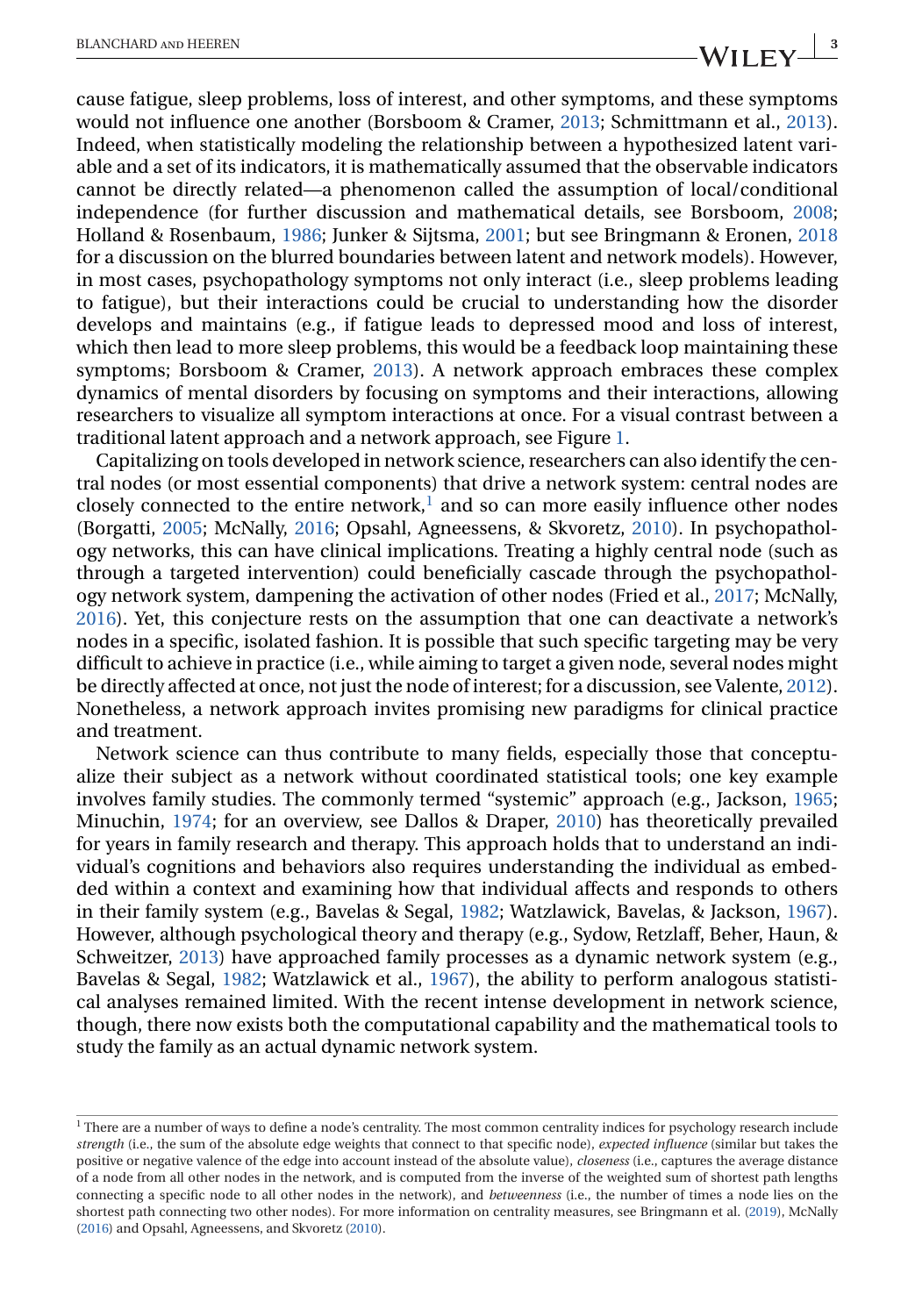Parental burnout is a prime candidate to represent and investigate using a network approach, as parental burnout is inextricable from its family system. Parental burnout involves emotional exhaustion, emotional distance from one's children, feeling fed up as a parent, and a sense of contrast with the previous ideal parental self (Roskam, Brianda, & Mikolajczak, [2018;](#page-9-0) for more in-depth details, see Mikolajczak & Roskam, [2020\)](#page-9-0). The current research framework posits that parental burnout occurs when parents chronically lack the parenting resources needed to cope with their specific parenting-related stressors (Mikolajczak & Roskam, [2018\)](#page-9-0). What resources parents can access vary: from adequate financial resources to emotional resources, including social support, a cooperative co-parent, and sufficient leisure time (Mikolajczak, Raes, Avalosse, & Roskam, [2018\)](#page-9-0). Parenting stressors can include anything from having multiple very young children, striving to be a perfect parent, or living with family disorganization (Mikolajczak et al., [2018\)](#page-9-0). The particularities of each family and each parent combine to form their specific parenting risks and resources (which can vary culturally; Mikolajczak & Roskam, [2018\)](#page-9-0), and so by its very nature, parental burnout cannot be separated from its specific family context.

On a conceptual level, a network approach to parental burnout prioritizes the view that parental burnout emerges through the interactions of its constitutive elements (Schmittmann et al., [2013\)](#page-9-0). This view dovetails with the foremost theoretical framework to explain parental burnout, which specifically emphasizes that a variety of family-specific factors (categorized as either "risks" or "resources," as mentioned above) combine over time and eventually result in a full-blown episode of parental burnout (Mikolajczak & Roskam, [2018\)](#page-9-0). Current research therefore frames the development and persistence of parental burnout as an accumulation of stressors without adequate resources to compensate, and thus rooted in the parent's immediate and extended context (e.g., their relationship with their spouse, their support network, their personality, their ability to regulate emotions and stress, the needs of their children, their financial situation). Therefore, a network model suits this theoretical framework of parental burnout exceptionally well, since network theory similarly posits that parental burnout arises through the interactions of its constitutive components (e.g., symptoms, family context, and external support). Moreover, although research into parental burnout is still in early stages (starting in earnest with Roskam, Raes, & Mikolajczak, [2017\)](#page-9-0), most research currently available assesses parental burnout as a unified latent construct. This loses valuable information by collapsing the different features of parental burnout into one sum score and ignoring any possibility that these distinct features could interact with the family system in different ways. Interestingly, practitioners know from experience that the different components of parental burnout interact with one another (e.g., the frequency of experiencing emotional exhaustion may increase the frequency of emotional distance, and vice versa; the frequency of feeling inefficient as a parent may foster emotional distance, and vice versa).

Not surprisingly, the only network analysis of parental burnout thus far published (Blanchard, Roskam, Mikolajczak, & Heeren, [2020\)](#page-7-0) supports this idea: the features of parental burnout do interact in different ways with family-related variables. In this large crosssectional network analysis ( $n = 1551$ ), the authors (Blanchard et al., [2020\)](#page-7-0) investigated the interactions between the three components of the parental burnout inventory (distance, exhaustion, and parental inefficacy; Roskam et al., [2017\)](#page-9-0), as well as marital problems (specifically conflicts and estrangement) and child maltreatment (precisely neglect and violence). The study found that emotional distance was highly central, meaning it emerged as the most influential node in the network system. In particular, emotional distance was strongly connected with the other parental burnout features, but also with neglectful and violent behaviors toward children. These observations propose emotional distance as a key variable that maintains parental burnout within the family system, and that specifically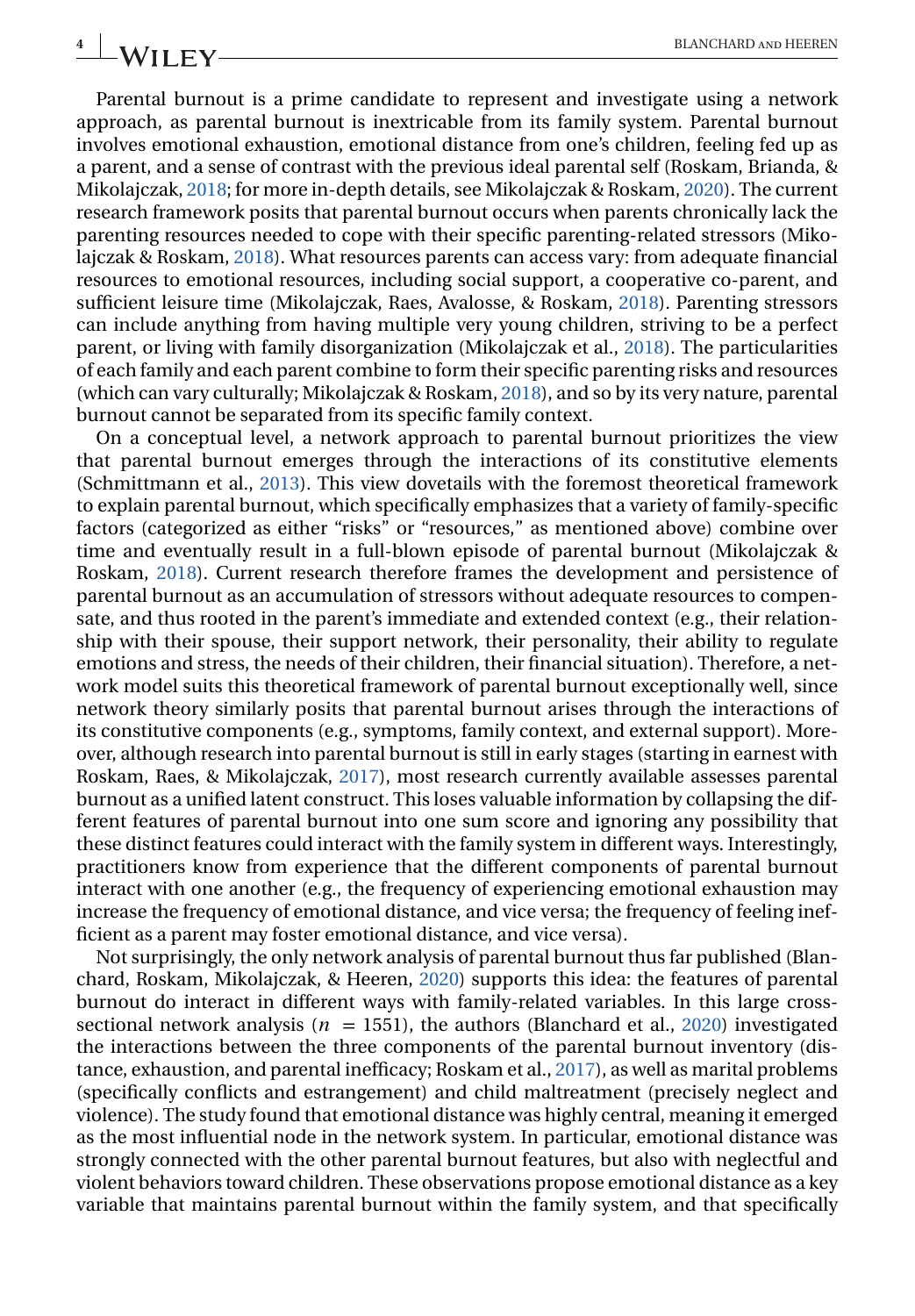seems tied to many of the negative consequences toward the children. In brief, this study demonstrates how a network approach can pinpoint which features of parental burnout interact with the detrimental consequences for the family system, while also generating hypotheses for how parental burnout might develop and persist.

This network study demonstrated the usefulness of investigating parental burnout within its family context and focusing on its components, but to confirm and further investigate how parental burnout operates within a family system requires investigating the temporal relationships between variables. Temporal networks can be used to assess and visualize how parental burnout components evolve over time within their family system. These networks include directed edges (i.e., connections between nodes where the direction of temporal influence is marked with an arrow; for an illustration, see Figure [1B\)](#page-1-0), thus illustrating how variables impact each other over time, mapping one-way or reciprocal influences as well as multi-component feedback loops (Bringmann et al., [2013\)](#page-8-0). Temporal networks have previously been used to investigate, among other things, direct and indirect connections between depression symptoms (Bringmann, Lemmens, Huibers, Borsboom, & Tuerlinckx, [2015\)](#page-7-0); to investigate the role daily stress plays in the frequency and persistence of psychotic experiences (Klippel et al., [2018\)](#page-8-0); to examine how startle response, avoidance, blame, and negative emotions influence PTSD symptomatology at the next timepoint (Greene, Gelkopf, Epskamp, & Fried, [2018\)](#page-8-0); and to disentangle how fatigue, loneliness, passive social media use, and depressive symptoms temporally influence one another (Aalbers, McNally, Heeren, de Wit, & Fried, [2018\)](#page-7-0).

Estimating temporal networks requires intensive time-series data such as experience sampling measurements (ESM), which involves assessing relevant variables once or multiple times a day over a long period of time (Palmier-Claus et al., 2011). This type of dense time-series data would be particularly relevant when studying parenting, since the subjective experience of parenting may frequently change due to shifts in parents' and children's behavior and changing contextual factors. Time-series data also suits investigations into parental burnout, which is theorized to develop through a chronic imbalance between parenting risks and resources, worsening with time (Mikolajczak & Roskam, [2018\)](#page-9-0). Therefore, a network approach invites systemic questions about parental burnout: What are the central components in a time-lagged parental burnout network? What are the key feedback loops? Which family-related variables influence which parental burnout features, and vice versa? All of which distills into the fundamental dynamic questions: Why and how does parental burnout develop and persist?

A network perspective also offers intriguing opportunities to incorporate within clinical practice. For example, central nodes have been empirically linked with the prognosis of eating disorders (Elliott, Jones, & Schmidt, [2019\)](#page-8-0) and post-traumatic stress disorder (Papini, Rubin, Telch, Smits, & Hien, [2020\)](#page-9-0). The mathematical notion of preferential attachment also supports that central nodes are key to how a network develops, positing that newly activated nodes connect to highly connected nodes first (Barabási & Albert, [1999\)](#page-7-0). Since central nodes are closely connected with many other nodes, researchers have theorized that turning off a central node (such as through a targeted intervention) could lead to a beneficial cascade, deactivating nodes throughout the entire network (McNally, [2016\)](#page-9-0). Unfortunately, no experimental manipulations have yet tested this hypothesis (Robinaugh et al., [2019\)](#page-9-0). Moreover, psychometricians advise caution when interpreting centrality metrics (Bringmann et al., [2019\)](#page-7-0), but the clinical relevance of central nodes remains an intriguing topic for future research. To give an example relevant to parental burnout, if future research confirms that emotional distance is central to parental burnout networks, then clinicians could aim to specifically reduce parents' emotional distance toward their children, potentially through mental imagery exercises such as imagery rescripting (Blackwell,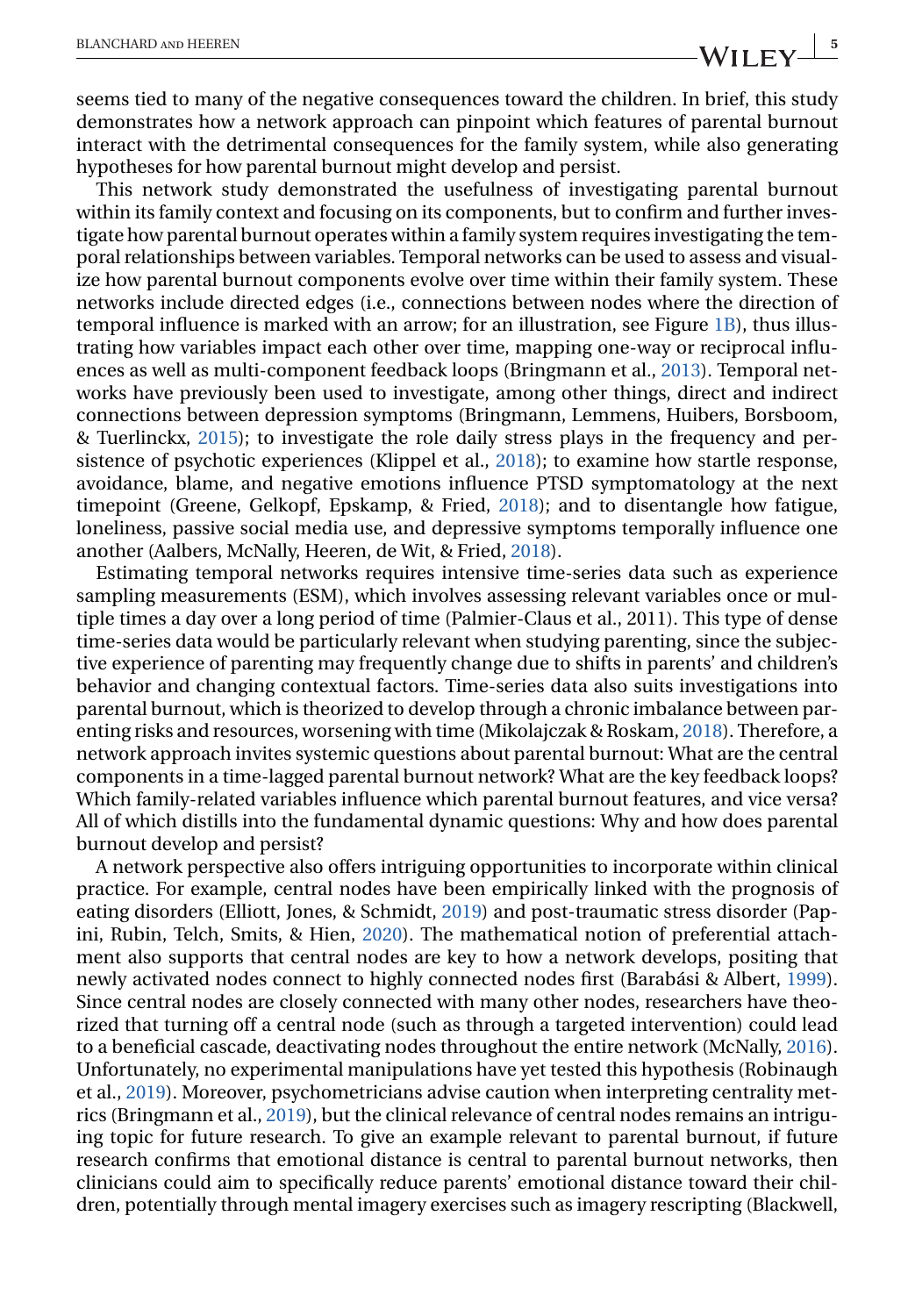[2019;](#page-7-0) Holmes & Mathews, [2010\)](#page-8-0). Since we found that emotional distance was strongly connected to the other parental burnout features as well as child maltreatment (Blanchard et al., [2020\)](#page-7-0), this targeted intervention should diminish these variables as well.

Another promising clinical tool is idiographic networks, which are temporal networks generated from ESM data for just one person, allowing both the patient and the therapist a visual, personalized window into the patient's daily experiences (Epskamp et al., [2018;](#page-8-0) for applied examples, see Bak, Drukker, Hasmi, & Van Jim, [2016;](#page-7-0) David, Marshall, Evanovich, & Mumma, [2018\)](#page-8-0). Thus, these personalized networks offer the potential to guide clinical practice by highlighting nodes that are central to that individual's network, as well as personalized clinical pathways that could be pursued during treatment (Epskamp et al., [2018\)](#page-8-0). Although widespread adoption of personalized symptom networks in therapy is not immediately applicable, as they still require additional clinical validation and methodological refinements (Wichers, Wigman, Bringmann, & de Jonge, [2017\)](#page-9-0), they offer great promise for the near future and are already the subject of serious research interest (Epskamp et al., [2018;](#page-8-0) Lydon-Staley, Barnett, Satterthwaite, & Bassett, [2019;](#page-9-0) for an extended discussion of the clinical implications of such an individualized network approach, see David et al., [2018\)](#page-8-0). We further foresee the development of individualized family network modeling, where a family records their feelings and behaviors over a period of time to generate a visual representation of their family dynamics. There currently exist advanced methods (using similar estimation techniques to network analyses) to examine emotion dynamics in pairs of people (Bringmann, Ferrer, Hamaker, Borsboom, & Tuerlinckx, [2018\)](#page-7-0). Integrating these methods with network analyses and extending them to multiple people (e.g., a family) is a forthcoming possibility. We also anticipate the option of not only modeling one individual's network within their family context, but also modeling each individual within a family as well as modeling the interactions between family members, by layering individualized networks within a family network (Guloksuz, Pries, & Van Os, [2017;](#page-8-0) potential statistical tools include multiplex models; Shang, [2015\)](#page-9-0). Individualized family networks would grant families and clinicians personalized insight into how their family system operates. This possibility would be helpful not only in informing parental burnout treatment but also more broadly in informing family systems theory and its applications in therapy.

Moreover, as noted by Borsboom and Cramer [\(2013\)](#page-7-0), techniques from the study of sudden transitions in ecosystems (Hirota, Holmgren, Nes, & Scheffer, [2011\)](#page-8-0) may also help identify when a temporal network is on the brink of tipping into a disordered state or returning to a mentally healthy one (for an example with depression, see van de Leemput et al., [2014\)](#page-9-0). One may thus envision adopting such techniques to identify when a family system is about to transition into a disordered state (e.g., parental burnout) or return to a healthy one, which could refine our understanding of resilience, recovery, and prevention on a familywide level.

Many of these clinical implications require additional research and validation before they can be implemented. Therefore, we now outline some *essential practical* considerations and further resources for researchers who wish to conduct these further network analyses. The most straightforward way to investigate parental burnout and family variables from a network perspective is using cross-sectional data, such as from questionnaires. Cross-sectional networks are suited to examining many variables and their interactions at once, as well as identifying patterns or communities in the data (Guloksuz et al., [2017\)](#page-8-0): they generate hypotheses that can be further investigated in temporal networks. These networks are usually built from a bivariate or partial correlation matrix; since these can include spurious relationships between nodes (represented as edges in the network), these networks are typically regularized to minimize false positive edges and yield a sparse network (Epskamp & Fried, [2018\)](#page-8-0). Network analyses can be applied to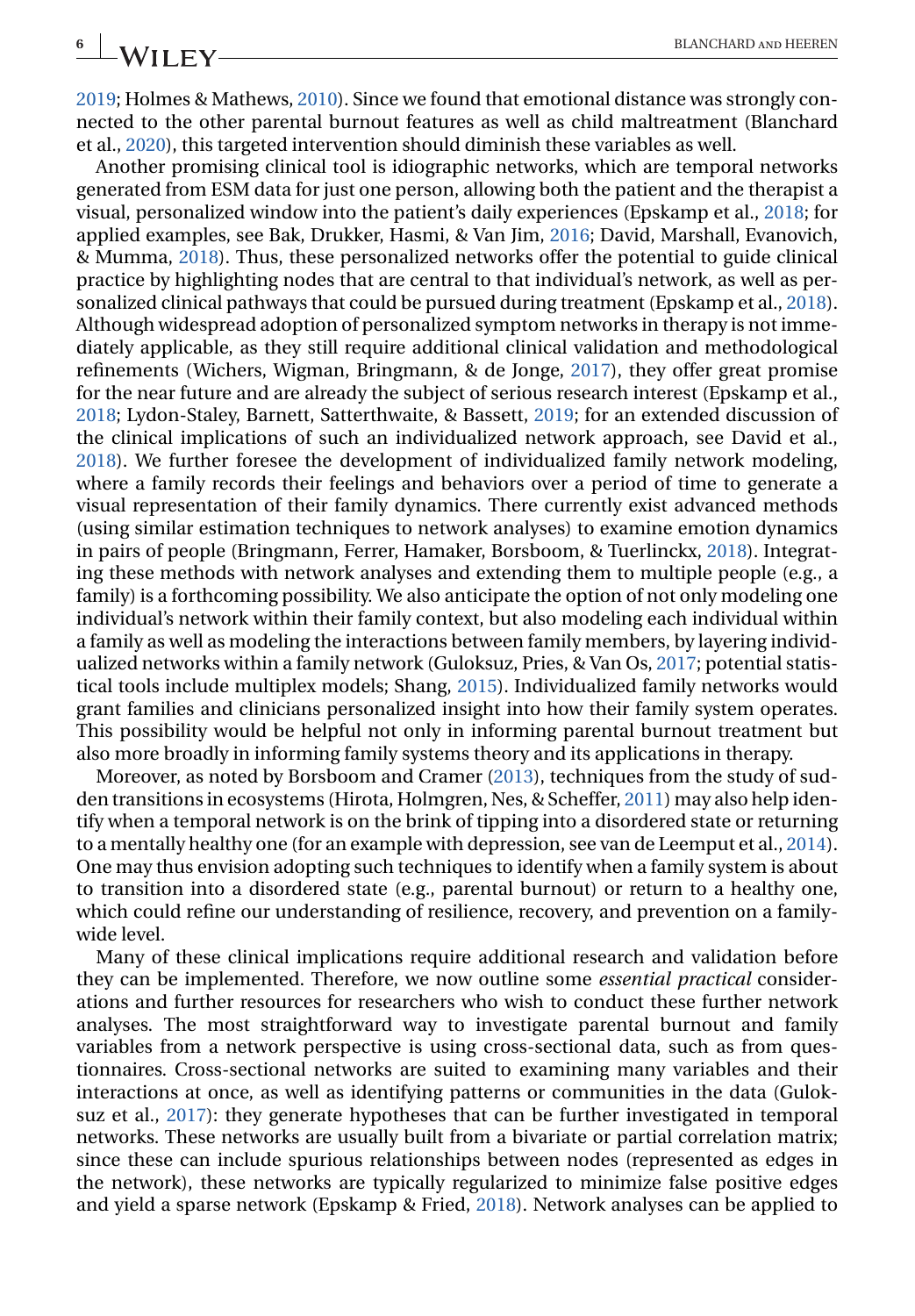binary, ordinal, or continuous data (although the data might need to be transformed or alternate models used; for details, see Epskamp & Fried, [2018\)](#page-8-0). It is important to note that cross-sectional networks require many participants; power analyses are still rudimentary for network analyses (Epskamp et al., [2018\)](#page-8-0), but many researchers follow the rule of thumb from SEM to include at least 10 participants per parameter (Schreiber, Nora, Stage, Barlow, & King, [2006\)](#page-9-0), meaning minimum a few hundred participants. Methods to gauge the robustness of network analyses do exist, however. Bootstrapping methods, for example, are typically used to estimate the stability of edge weights and centrality indices (for a tutorial, see Epskamp, Borsboom, & Fried, [2018\)](#page-8-0). Throughout the field of psychology, few replications of network studies have been conducted, so information is still lacking on the replicability and accuracy of network analyses. Thus, we urge researchers (including those conducting network analyses on parental burnout) to replicate network analyses, both by cross-validating within samples and by conducting identical analyses in different samples.

Temporal network analyses, for their part, require intensive time-series data (collected through methods such as ESM). Temporal network analyses therefore inherit the complexities of ESM data collection (Palmier-Claus et al., [2011\)](#page-9-0). Examples of these complexities include determining the optimal distance between timepoints for the measured variables, constructing brief ESM items to accurately measure the desired variable in daily life with sufficient variability in participants' responses, and assessing the validity of the ESM items and determining whether (and how) these items should be combined in analyses. Different models exist to estimate temporal network analyses (for an overview, see Jordan, Winer, & Salem, [2020\)](#page-8-0), with the most common relying on multilevel vector autoregressive models (mlVAR; Bringmann et al., [2013\)](#page-8-0), although new models to better handle the assumptions of temporal networks are continually being developed (e.g., Haslbeck, Bringmann, & Waldorp, [2020\)](#page-8-0). Temporal networks do not necessarily require large numbers of participants (particularly if the goal is to estimate an idiographic network), but they do require many timepoints. There are currently no standard methods to conduct power analyses for temporal networks (Jordan et al., [2020\)](#page-8-0). However, an open-source simulation application was recently developed to help researchers estimate the number of timepoints their models require (Lafit et al., [2020\)](#page-8-0). Only some temporal models include methods to assess their robustness (e.g., there are currently no bootstrapping routines developed for multilevel models; Jordan et al., [2020\)](#page-8-0), and there are currently very few replications. We hope that additional replications and methods to assess model accuracy and robustness will be forthcoming.

In conclusion, a network approach to parental burnout focuses on the features of parental burnout as embedded within a specific family system and encourages dynamic investigations using intensive time-series data. Reducing parental burnout to one isolated syndrome—as done by most current analyses—does not fit the theoretical framework of parental burnout, largely ignores the specific family system, and neglects how parental burnout features interact with contextual family factors. We therefore urge researchers (and, with the gradual clinical applications of networks, practitioners) to adopt a network approach to parental burnout, particularly when their research question involves the family context or the specific, interactive, or reciprocal influences of the different features of parental burnout. We believe that this perspective can lead to more nuanced insights regarding how parental burnout affects the entire family, with all its contextual specificities. Although adopting a network approach can involve learning new analysis techniques, numerous resources exist to introduce and explain the concepts and analyses of network analyses, from simple online applications and open software (see [http:](http://psychosystems.org/software/) [//psychosystems.org/software/\)](http://psychosystems.org/software/) to R code tutorials (e.g., Epskamp et al., [2018;](#page-8-0) Epskamp & Fried, [2018;](#page-8-0) Jones, Mair, & McNally, [2018\)](#page-8-0). Hopefully, with continuing research on how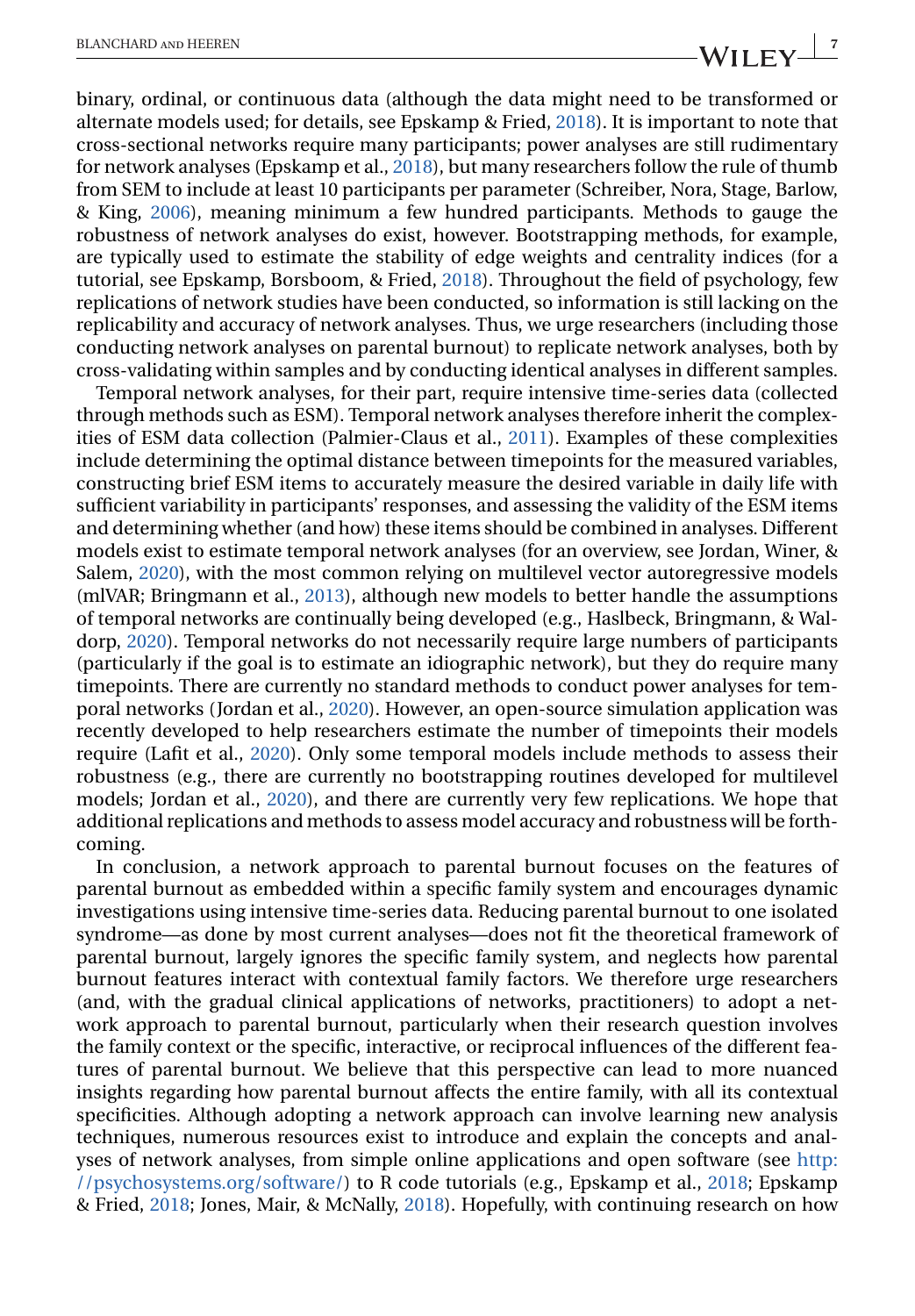# <span id="page-7-0"></span>**8** BLANCHARD AND HEEREN<br>**BLANCHARD AND HEEREN**

network analyses can inform psychological treatment and targeted network interventions, intuitive tools and clear guides for practitioners will also be freely developed and widely disseminated.

# **ACKNOWLEDGMENTS**

Both authors were supported by a Coordinated Research Grant ("BParent") from the French Community of Belgium (ARC Grant no. 19/24-100), as well as by the FRS-FNRS Belgian National Science Foundation (Prof. Alexandre Heeren as a Research Associate, M. Annelise Blanchard as a Research Fellow). These funds did not exert any influence or censorship of any kind on the present work.

# **CONFLICT OF INTEREST**

The authors declare no conflict of interest.

## **ORCID**

*M. Annelise Blanchard* <https://orcid.org/0000-0002-9605-7022> *Alexandre Heeren* **I** <https://orcid.org/0000-0003-0553-6149>

## **REFERENCES**

- Aalbers, G., McNally, R. J., Heeren, A., de Wit, S., & Fried, E. I. (2018). Social media and depression symptoms: A network perspective. *Journal of Experimental Psychology: General*, *148*(8), 1454–1462. [https://doi.org/10.1037/](https://doi.org/10.1037/xge0000528) [xge0000528](https://doi.org/10.1037/xge0000528)
- Bak, M., Drukker, M., Hasmi, L., & Van Jim, O. S. (2016). An n = 1 clinical network analysis of symptoms and treatment in psychosis. *PLoS ONE*, *11*(9), 1–15. <https://doi.org/10.1371/journal.pone.0162811>
- Barabási, A. L. (2012). The network takeover. *Nature Physics*, *8*(1), 14–16. <https://doi.org/10.1038/nphys2188>
- Barabási, A. L. (2016). *Network science*. Cambridge: Cambridge university press. Retrieved from [http://](http://networksciencebook.com/) [networksciencebook.com/](http://networksciencebook.com/)
- Barabási, A. L., & Albert, R. (1999). Emergence of scaling in random networks. *Science*, *286*, 509–512.
- Bavelas, J. B., & Segal, L. (1982). Family systems theory: Background and implications. *Journal of Communication*, *32*(3), 99–107.
- Bernstein, E. E., Heeren, A., & McNally, R. J. (2020). A network approach to understanding the emotion regulation benefits of aerobic exercise. *Cognitive Therapy and Research*, *44*(1), 52–60. [https://doi.org/10.1007/s10608-](https://doi.org/10.1007/s10608-019-10039-6) [019-10039-6](https://doi.org/10.1007/s10608-019-10039-6)
- Blackwell, S. E. (2019). Mental imagery: From basic research to clinical practice. *Journal of Psychotherapy Integration*, *29*(3), 235–247. <https://doi.org/10.1037/int0000108>
- Blanchard, M. A., Roskam, I., Mikolajczak, M., & Heeren, A. (2020). *A network approach to parental burnout*. [https:](https://doi.org/10.31234/osf.io/swqfz) [//doi.org/10.31234/osf.io/swqfz](https://doi.org/10.31234/osf.io/swqfz)
- Borgatti, S. P. (2005). Centrality and network flow. *Social Networks*, *27*(1), 55–71. [https://doi.org/10.1016/j.socnet.](https://doi.org/10.1016/j.socnet.2004.11.008) [2004.11.008](https://doi.org/10.1016/j.socnet.2004.11.008)
- Borsboom, D. (2008). Latent variable theory. *Measurement: Interdisciplinary Research and Perspective*, *6*(1-2), 25– 53. <https://doi.org/10.1080/15366360802035497>
- Borsboom, D. (2017). A network theory of mental disorders. *World Psychiatry*, *16*(1), 5–13. [https://doi.org/10.](https://doi.org/10.1002/wps.20375) [1002/wps.20375](https://doi.org/10.1002/wps.20375)
- Borsboom, D., & Cramer, O. J. (2013). Network analysis: An integrative approach to the structure of psychopathology. *Annual Review of Clinical Psychology*, *9*, 91–121. <https://doi.org/10.1146/annurev-clinpsy-050212-185608>
- Bringmann, L. F., Elmer, T., Epskamp, S., Krause, R. W., Schoch, D., Wichers, M., … Snippe, E. (2019). What do centrality measures measure in psychological networks? *Journal of Abnormal Psychology*, *128*(8), 892–903. https://doi.org/10.1037/abn0000446
- Bringmann, L. F., & Eronen, M. I. (2018). Don't blame the model: Reconsidering the network approach to psychopathology. *Psychological Review*, *125*(4), 606–615. <https://doi.org/10.1037/rev0000108>
- Bringmann, L. F., Ferrer, E., Hamaker, E. L., Borsboom, D., & Tuerlinckx, F. (2018). Modeling nonstationary emotion dynamics in dyads using a time-varying vector-autoregressive model. *Multivariate Behavioral Research*, *53*(3), 293–314. <https://doi.org/10.1080/00273171.2018.1439722>
- Bringmann, L. F., Lemmens, L. H. J. M., Huibers, M. J. H., Borsboom, D., & Tuerlinckx, F. (2015). Revealing the dynamic network structure of the Beck Depression Inventory-II. *Psychological Medicine*, *45*(4), 747–757. [https:](https://doi.org/10.1017/S0033291714001809) [//doi.org/10.1017/S0033291714001809](https://doi.org/10.1017/S0033291714001809)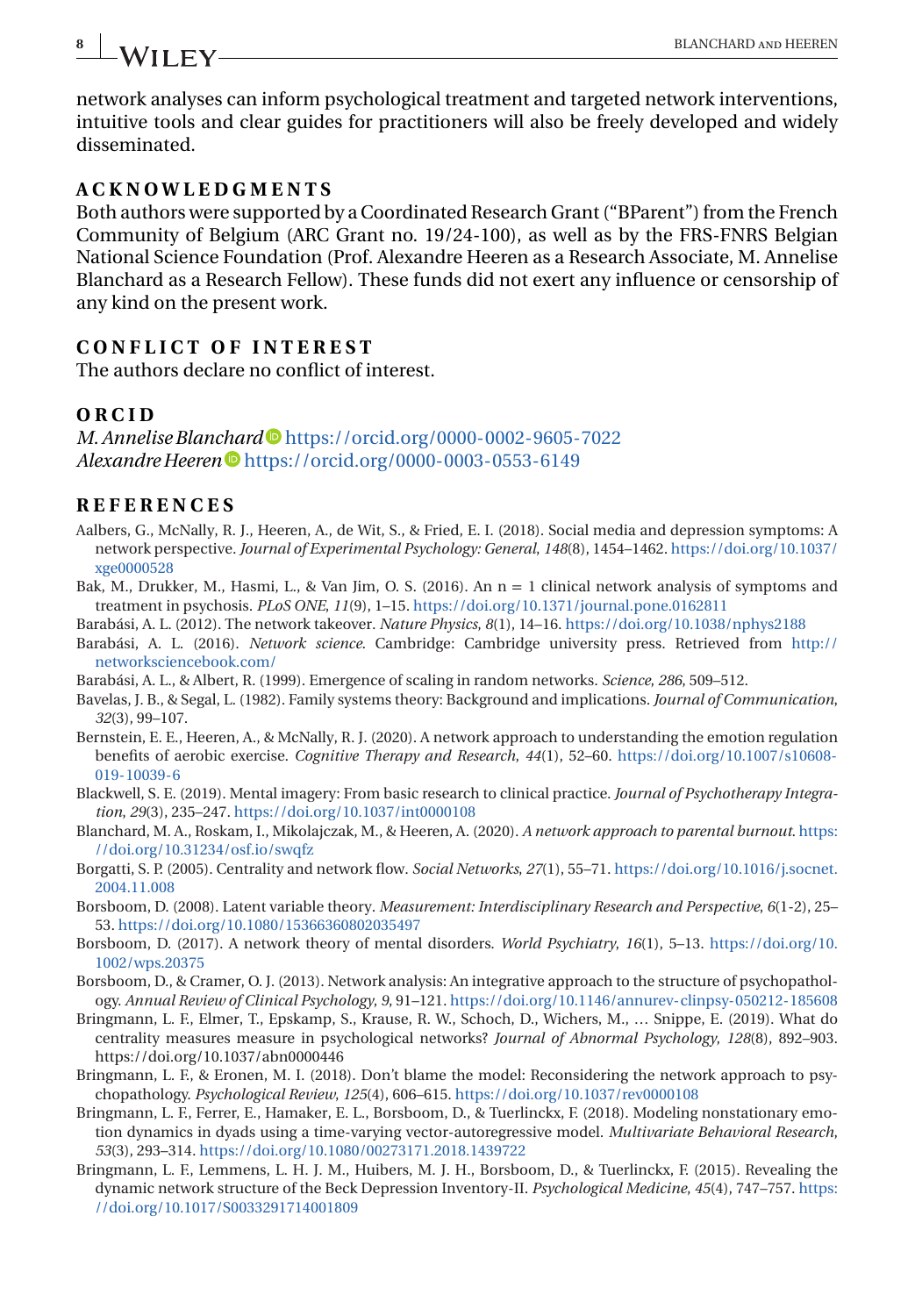- <span id="page-8-0"></span>Bringmann, L. F., Vissers, N., Wichers, M., Geschwind, N., Kuppens, P., Peeters, F., … Tuerlinckx, F. (2013). A network approach to psychopathology: New insights into clinical longitudinal data. *PLoS ONE*, *8*(4), e96588. <https://doi.org/10.1371/journal.pone.0060188>
- Contreras, A., Nieto, I., Valiente, C., Espinosa, R., & Vazquez, C. (2019). The study of psychopathology from the network analysis perspective: A systematic review. *Psychotherapy and Psychosomatics*, *88*(2), 71–83. [https://](https://doi.org/10.1159/000497425) [doi.org/10.1159/000497425](https://doi.org/10.1159/000497425)
- Dallos, R., & Draper, R. (2010). *An introduction to family therapy: Systemic theory and practice*. New York: McGraw-Hill Education.
- David, S. J., Marshall, A. J., Evanovich, E. K., & Mumma, G. H. (2018). Intraindividual dynamic network analysis— Implications for clinical assessment. *Journal of Psychopathology and Behavioral Assessment*, *40*(2), 235–248. <https://doi.org/10.1007/s10862-017-9632-8>
- Elliott, H., Jones, P. J., & Schmidt, U. (2019). Central symptoms predict post-treatment outcomes and clinical impairment in anorexia nervosa: A network analysis. *Clinical Psychological Science*, *8*, 1–16. [https://doi.org/](https://doi.org/10.1177/2167702619865958) [10.1177/2167702619865958](https://doi.org/10.1177/2167702619865958)
- Epskamp, S., Borsboom, D., & Fried, E. I. (2018). Estimating psychological networks and their accuracy: A tutorial paper. *Behavior Research Methods*, *50*(1), 195–212. <https://doi.org/10.3758/s13428-017-0862-1>
- Epskamp, S., & Fried, E. I. (2018). A tutorial on regularized partial correlation networks. *Psychological Methods*, *23*(4), 617–634. <https://doi.org/10.1037/met0000167>
- Epskamp, S., van Borkulo, C. D., van der Veen, D. C., Servaas, M. N., Isvoranu, A. M., Riese, H., & Cramer, A. O. J. (2018). Personalized network modeling in psychopathology: The importance of contemporaneous and temporal connections. *Clinical Psychological Science*, *6*(3), 416–427. <https://doi.org/10.1177/2167702617744325>
- Fried, E. I., van Borkulo, C. D., Cramer, A. O. J., Boschloo, L., Schoevers, R. A., & Borsboom, D. (2017). Mental disorders as networks of problems: A review of recent insights. *Social Psychiatry and Psychiatric Epidemiology*, *52*(1), 1–10. <https://doi.org/10.1007/s00127-016-1319-z>
- Greene, T., Gelkopf, M., Epskamp, S., & Fried, E. (2018). Dynamic networks of PTSD symptoms during conflict. *Psychological Medicine*, *48*(14), 2409–2417. <https://doi.org/10.1017/S0033291718000351>
- Guloksuz, S., Pries, L. K., & van Os, J. (2017). Application of network methods for understanding mental disorders: Pitfalls and promise. *Psychological Medicine*, *47*(16), 2743–2752. <https://doi.org/10.1017/S0033291717001350>
- Haslbeck, J. M. B., Bringmann, L. F., & Waldorp, L. J. (2020). A tutorial on estimating time-varying vector autoregressive models. *Multivariate Behavioral Research*, 1–30. <https://doi.org/10.1080/00273171.2020.1743630>
- Hawking, S. (2000). *The "millenium" interview*. San Jose Mercury News.
- Heeren, A., Bernstein, E. E., & McNally, R. J. (2020). Bridging maladaptive social self-beliefs and social anxiety: A network perspective. *Journal of Anxiety Disorders*, *74*, 102267. <https://doi.org/10.1016/j.janxdis.2020.102267>
- Hirota, M., Holmgren, M., Nes, E. H. V., & Scheffer, M. (2011). Global resilience of tropical forest and savanna to critical transitions. *Science*, *334*(6053), 232–235. <https://doi.org/10.1126/science.1210657>
- Holland, P. W., & Rosenbaum, P. R. (1986). Conditional association and unidimensionality in monotone latent variable models. *The Annals of Statistics*, *14*(4), 1523–1543.
- Holmes, E. A., & Mathews, A. (2010). Mental imagery in emotion and emotional disorders. *Clinical Psychology Review*, *30*, 349–362. <https://doi.org/10.1016/j.cpr.2010.01.001>
- Jackson, D. (1965). The study of family. *Family Process*, *4*, 1–20.
- Jones, P. J., Heeren, A., & McNally, R. J. (2017). Commentary: A network theory of mental disorders. *Frontiers in Psychology*, *8*, 1305. <https://doi.org/10.3389/fpsyg.2017.01305>
- Jones, P. J., Mair, P., & McNally, R. J. (2018). Visualizing psychological networks: A tutorial in R. *Frontiers in Psychology*, *9*, 1742. <https://doi.org/10.3389/fpsyg.2018.01742>
- Jordan, D. G., Winer, E. S., & Salem, T. (2020). The current status of temporal network analysis for clinical science: Considerations as the paradigm shifts? *Journal of Clinical Psychology*, *76*, 1591–1612. [https://doi.org/10.1002/](https://doi.org/10.1002/jclp.22957) [jclp.22957](https://doi.org/10.1002/jclp.22957)
- Junker, B. W., & Sijtsma, K. (2001). Cognitive assessment models with few assumptions, and connections with nonparametric item response theory. *Applied Psychological Measurement*, *25*(3), 258–272. [https://doi.org/10.](https://doi.org/10.1177/01466210122032064) [1177/01466210122032064](https://doi.org/10.1177/01466210122032064)
- Klippel, A., Viechtbauer, W., Reininghaus, U., Wigman, J., van Borkulo, C., Myin-Germeys, I., & Wichers, M. (2018). The cascade of stress: A network approach to explore differential dynamics in populations varying in risk for psychosis. *Schizophrenia Bulletin*, *44*(2), 328–337. <https://doi.org/10.1093/schbul/sbx037>
- Kraft, B., Jonassen, R., Heeren, A., Harmer, C., Stiles, T., & Landrø, N. I. (2019). Attention bias modification in remitted depression is associated with increased interest and leads to reduced adverse impact of anxiety symptoms and negative cognition. *Clinical Psychological Science*, *7*(3), 530–544. [https://doi.org/10.1177/](https://doi.org/10.1177/2167702618822480) [2167702618822480](https://doi.org/10.1177/2167702618822480)
- Lafit, G., Adolf, J., Dejonckheere, E., Myin-Germeys, I., Viechtbauer, W., & Ceulemans, E. (2020). Selection of the number of participants in intensive longitudinal studies: A user-friendly Shiny app and tutorial to perform power analysis. *PsyArXiv*. <https://doi.org/10.31234/osf.io/dq6ky>